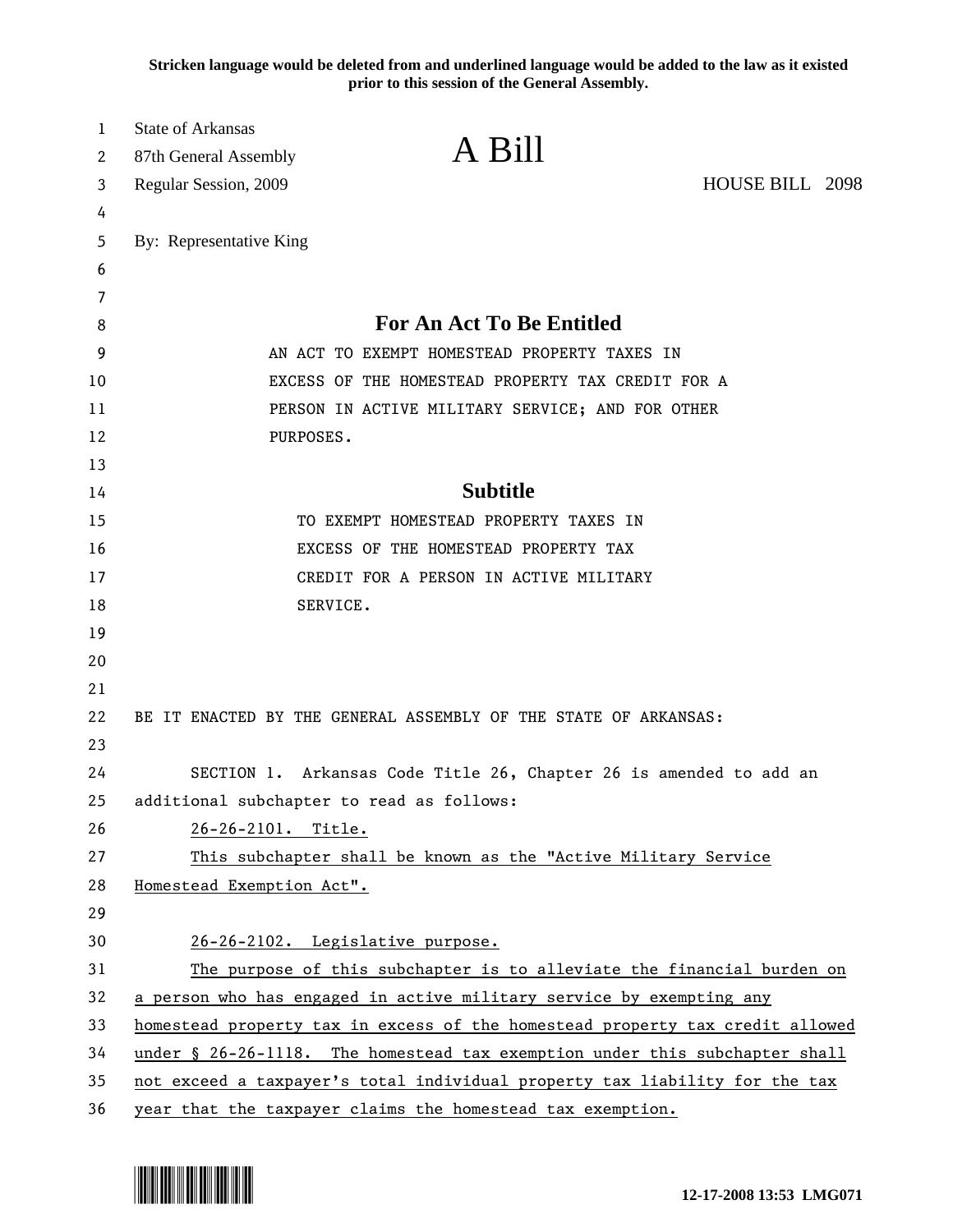| 1  |                                                                              |  |  |
|----|------------------------------------------------------------------------------|--|--|
| 2  | 26-26-2103. Definitions.                                                     |  |  |
| 3  | As used in this subchapter:                                                  |  |  |
| 4  | (1)(A) "Active military service " means military service for an              |  |  |
| 5  | uninterrupted period of six (6) months or more that begins on the date of    |  |  |
| 6  | deployment and ends on the date of release in a branch of the United States: |  |  |
| 7  | Army;<br>(i)                                                                 |  |  |
| 8  | (ii)<br>Navy;                                                                |  |  |
| 9  | (iii) Coast Guard;                                                           |  |  |
| 10 | Marine Corps;<br>(iv)                                                        |  |  |
| 11 | Air Force;<br>(v)                                                            |  |  |
| 12 | (vi) National Guard; or                                                      |  |  |
| 13 | (vii) Reserve component of the armed forces.                                 |  |  |
| 14 | "Active military service" includes a period that a<br>(B)                    |  |  |
| 15 | person in active military service is deployed but is absent from duty for    |  |  |
| 16 | sickness, wounds, leave, or other lawful cause;                              |  |  |
| 17 | (2) "Claimant" means a person who has engaged in active military             |  |  |
| 18 | service and has filed a claim for a homestead tax exemption under this       |  |  |
| 19 | subchapter;                                                                  |  |  |
| 20 | (3)(A) "Homestead" means a dwelling owned by a claimant and used             |  |  |
| 21 | as his or her principal place of residence.                                  |  |  |
| 22 | (B)<br>Homestead includes:                                                   |  |  |
| 23 | The land on which the dwelling sits and all<br>(i)                           |  |  |
| 24 | contiguous lands owned by the claimant;                                      |  |  |
| 25 | (ii) A dwelling owned by a revocable trust that is                           |  |  |
| 26 | granted to the claimant, including the land on which the dwelling sits and   |  |  |
| 27 | all contiguous lands included in the revocable trust; and                    |  |  |
| 28 | (iii) A mobile home or a manufactured home used as a                         |  |  |
| 29 | dwelling and that is affixed to the land owned by the claimant; and          |  |  |
| 30 | (4) "Property taxes" means all ad valorem taxes exclusive of                 |  |  |
| 31 | special assessments and delinquent charges that are assessed on a claimant's |  |  |
| 32 | homestead during a tax year.                                                 |  |  |
| 33 |                                                                              |  |  |
| 34 | 26-26-2104. Exemption from homestead property taxes for active               |  |  |
| 35 | military service - Procedure.                                                |  |  |
| 36 | (a) A person who has engaged in active military service is exempt from       |  |  |